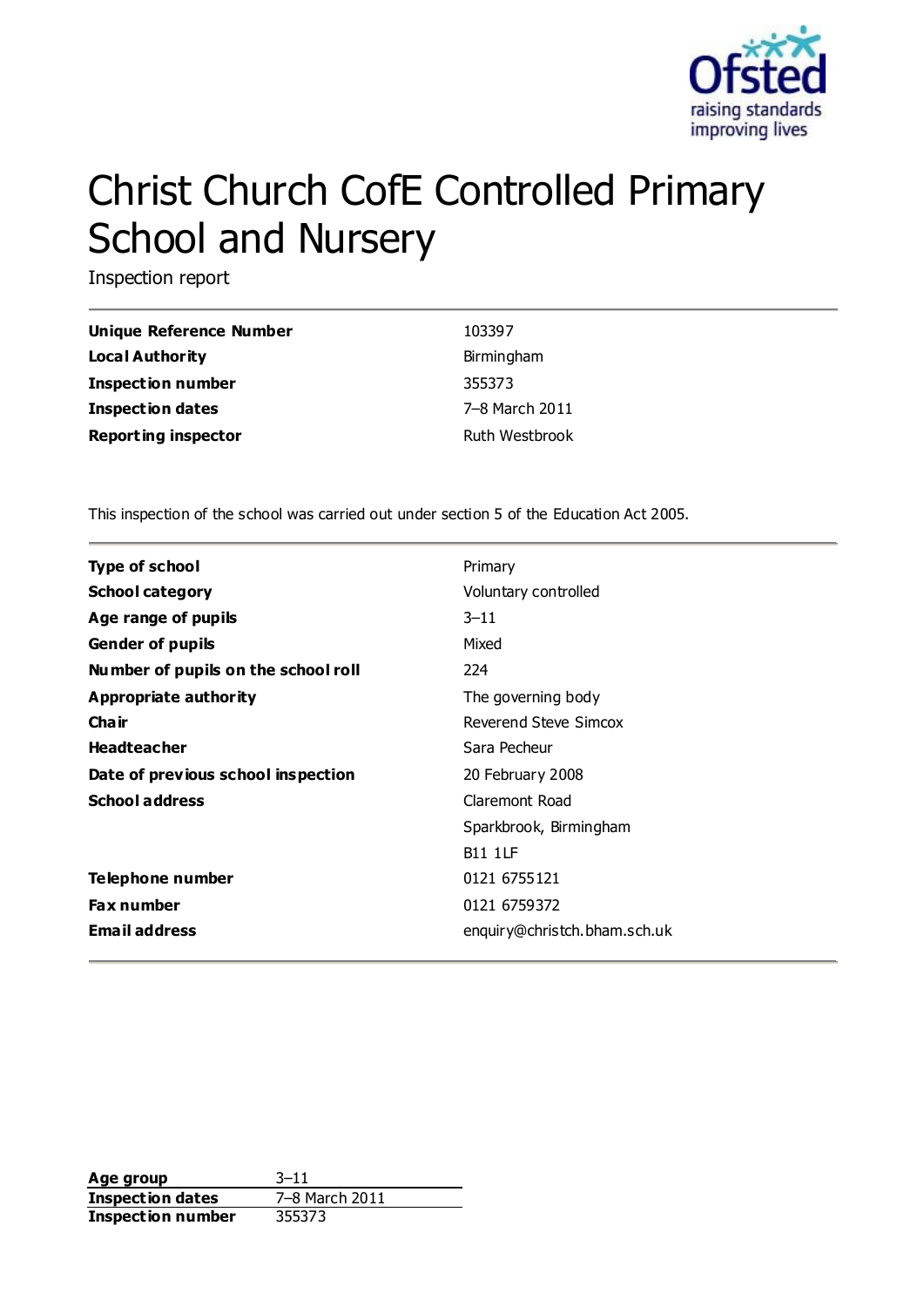The Office for Standards in Education, Children's Services and Skills (Ofsted) regulates and inspects to achieve excellence in the care of children and young people, and in education and skills for learners of all ages. It regulates and inspects childcare and children's social care, and inspects the Children and Family Court Advisory Support Service (Cafcass), schools, colleges, initial teacher training, work-based learning and skills training, adult and community learning, and education and training in prisons and other secure establishments. It assesses council children's services, and inspects services for looked after children, safeguarding and child protection.

Further copies of this report are obtainable from the school. Under the Education Act 2005, the school must provide a copy of this report free of charge to certain categories of people. A charge not exceeding the full cost of reproduction may be made for any other copies supplied.

If you would like a copy of this document in a different format, such as large print or Braille, please telephone 0300 123 4234, or email **[enquiries@ofsted.gov.uk](mailto:enquiries@ofsted.gov.uk)**.

You may copy all or parts of this document for non-commercial educational purposes, as long as you give details of the source and date of publication and do not alter the documentation in any way.

To receive regular email alerts about new publications, including survey reports and school inspection reports, please visit our website and go to 'Subscribe'.

Royal Exchange Buildings St Ann's Square Manchester M2 7LA T: 0300 123 4234 Textphone: 0161 618 8524 E: **[enquiries@ofsted.gov.uk](mailto:enquiries@ofsted.gov.uk)**

W: **[www.ofsted.gov.uk](http://www.ofsted.gov.uk/)**

© Crown copyright 2011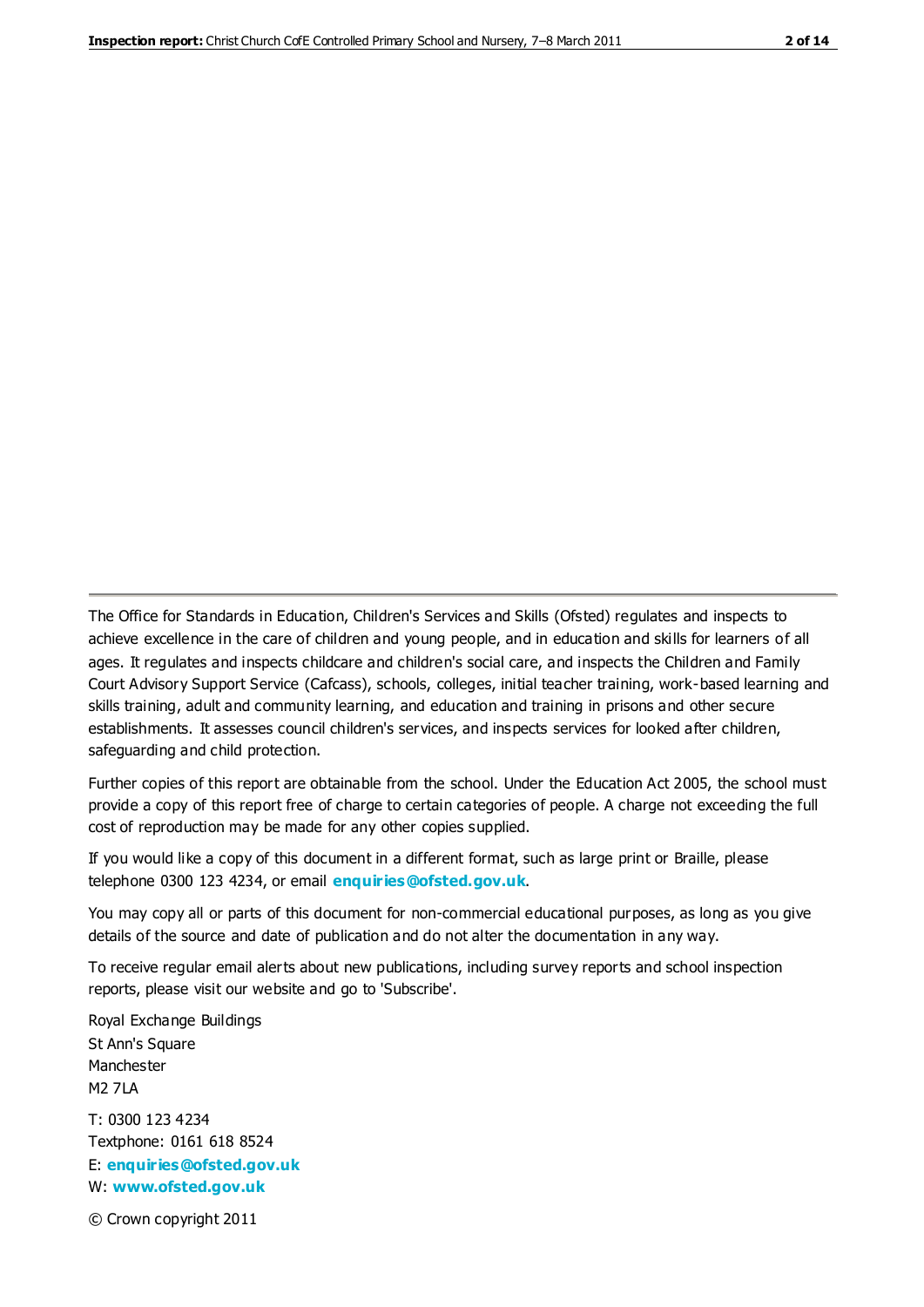# **Introduction**

This inspection was carried out by three additional inspectors. The inspectors visited 19 lessons and observed 10 teachers. Meetings were held with the Chair of the Governing Body, senior and middle managers, and a group of parents and carers. Inspectors spoke to two groups of pupils. They observed the school's work, and looked at improvement plans, key policy documents, assessment information, minutes of the governing body and pupils' books. In addition, 106 responses to the parents and carers' questionnaire were received and analysed, together with questionnaire responses from staff and 104 pupils from Key Stage 2.

The inspection team reviewed many aspects of the school's work. It looked in detail at a number of key areas.

- $\blacksquare$  How well do teaching and the uses of assessment contribute to meeting the learning needs of the full range of abilities within a class?
- Does the curriculum sufficiently promote personal development and literacy, numeracy and information communication technology skills through the themes which are studied by pupils and children in the Early Years Foundation Stage?
- What is the impact of the strategies introduced to promote good attendance?
- How effectively do subject leaders contribute to the school's capacity to improve?

# **Information about the school**

This is an average-sized primary school. The proportion of pupils with special educational needs and/or disabilities is above average. The majority of pupils come from Pakistani backgrounds. A number of other minority ethnic groups are also represented. Most pupils speak English as an additional language, including a minority who are at an early stage of learning English. The proportion known to be eligible for free school meals is well above average. The school currently holds a Quality Mark for basic skills education and was awarded enhanced Healthy School status in 2010.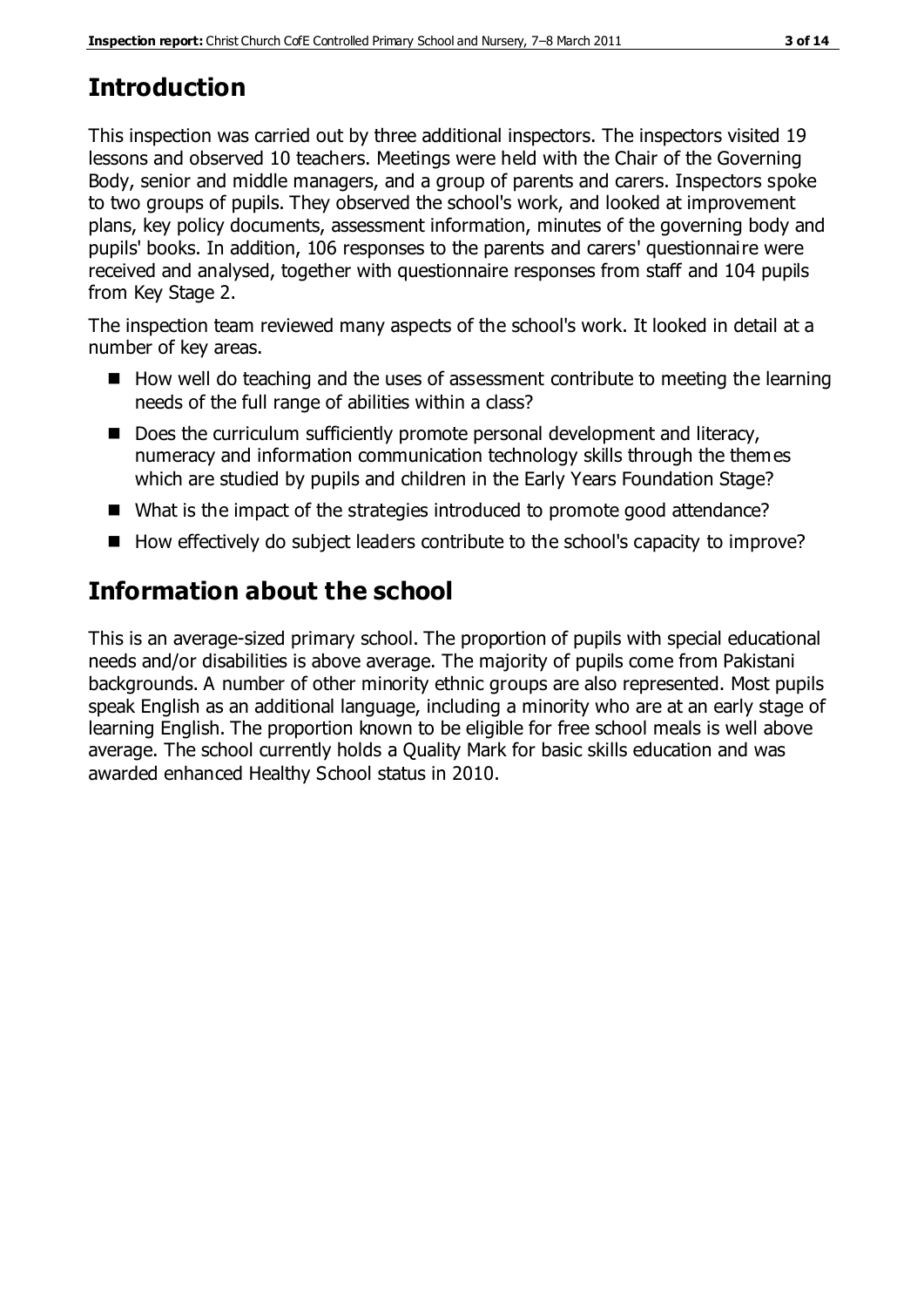**Inspection grades: 1 is outstanding, 2 is good, 3 is satisfactory, and 4 is inadequate** Please turn to the glossary for a description of the grades and inspection terms

# **Inspection judgements**

| Overall effectiveness: how good is the school? |  |
|------------------------------------------------|--|
|------------------------------------------------|--|

### **The school's capacity for sustained improvement 2**

## **Main findings**

This is a satisfactory school. It is improving rapidly because the headteacher and senior leaders have developed and shared ambitious plans for development. These have been effectively put into action, and the evidence of improvement is clear. Although achievement is still satisfactory, pupils' progress is accelerating strongly and attainment is now average. The overall effectiveness of the Early Years Foundation Stage has improved to good. Attendance has improved substantially because care, guidance and support are now good. The evaluation of strengths and weaknesses by school leaders is very accurate. They have a clear view of actions which still need to be taken, but the evidence of considerable improvement since the last inspection demonstrates the good capacity to improve further.

The increased involvement of parents and carers in their children's education underpins the improvement in care, guidance and support. This partnership is good. Parents and carers consider the school has an 'open door' policy, and that staff listen to and act upon their concerns about their children. This was observed by inspectors at the start of the day when many parents and carers accompanied children to their classes in all years and were at ease in settling children to work. This led to a positive and purposeful start to the day. This faith school has a clear set of values and promotes a harmonious and cohesive community. Pupils' spiritual development is good. They have a well-developed understanding of other religions and values that is introduced through assemblies and the curriculum. This is a key contributor in fostering good relationships between the different faiths that are represented in the school. A comment by one parent sums up what inspectors found, 'School includes parents, carers and the local community, bringing it all together so that children can learn from the diverse community that we have and enjoy.' All pupils responding to the inspection questionnaire said they felt safe when at school. They show a good understanding of how to keep safe both within and outside of school, and talk knowledgeably about the dangers of using the internet. They feel resoundingly happy when at school and confident that if they need it, adults will be there to support them.

The quality of teaching is satisfactory and improving as a result greater stability in staffing. School leaders recognise that having larger numbers of teachers at the start of their careers than is usual makes particular demands on their support. An effective programme of development and training is in place to meet these needs. Assessment information is not always used well to plan activities which match the range of abilities within classes and sometimes tasks are too difficult for pupils who are trying to work independently. Lessons provide many opportunities for pupils to talk about their work and answers. This supports their development of language, particularly for writing. The quality of discussion is variable because many pupils lack the skills and structure necessary to be able to speak and listen appropriately.

| 3 |
|---|
|   |
|   |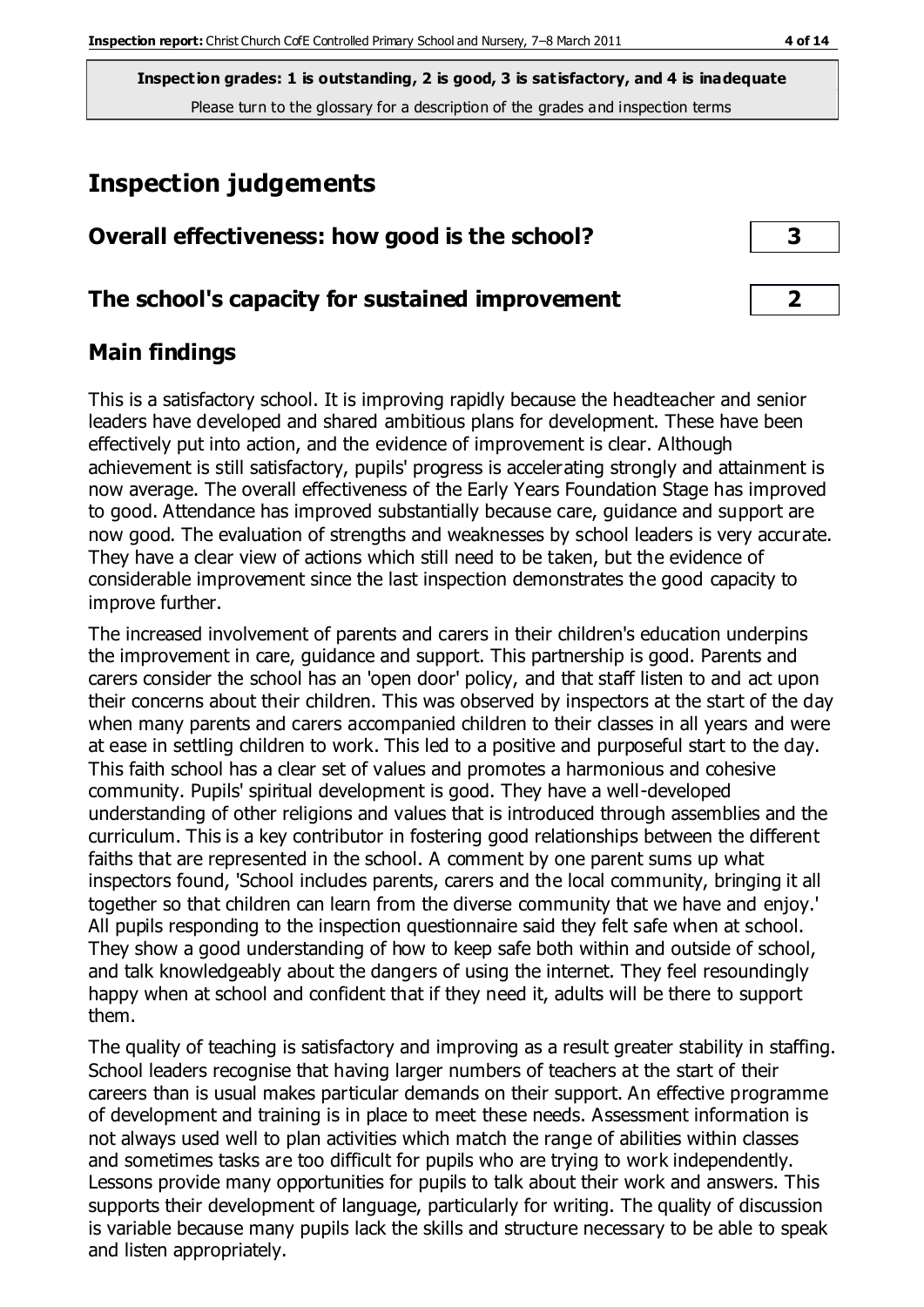**Inspection grades: 1 is outstanding, 2 is good, 3 is satisfactory, and 4 is inadequate** Please turn to the glossary for a description of the grades and inspection terms

About 40% of the schools whose overall effectiveness is judged satisfactory may receive a monitoring visit by an Ofsted inspector before their next section 5 inspection.

## **What does the school need to do to improve further?**

- Ensure consistency in the quality of teaching so that at least good progress is secured by:
	- making sure that teachers use information from assessment to plan activities in lessons which are linked to pupils' previous learning, and meet the full range of abilities within the class
	- $-$  ensuring that tasks planned for groups working independently are structured appropriately so that pupils can make good progress with minimal adult support.
- Develop pupils' speaking and listening skills to improve their learning by:
	- structuring paired and group discussions so that pupils practise and develop the skills of listening and speaking to each other
	- making sure that the links between discussion and other learning are purposeful, valued and clearly communicated to pupils.

## **Outcomes for individuals and groups of pupils 3**

The attainment of pupils on entry to the school is low. The very large majority of pupils enter the school with little or no understanding of English. The effective school-wide emphasis on developing language skills means those pupils for whom English is an additional language begin to use the language as soon as they enter, so their skills develop quickly. Attainment at the end of Year 6 has improved in both English and mathematics since the last inspection and is now average. Standards in writing have improved throughout the school. Pupils of Pakistani heritage, the school's largest minority ethnic group, attained above average standards in the school's latest validated national tests in 2009. The attainment of most able pupils is rising because of a focused programme to boost the achievement of these pupils in Year 6 in both English and mathematics. Progress is still satisfactory for all groups of pupils, although the evidence from the inspection is that it is improving rapidly. The improved start in the Early Years Foundation Stage, where children make good progress from a low starting point, is being effectively built on in Key Stages 1 and 2. Pupils are responding well to higher expectations from staff. Detailed, regular checking of progress, and full involvement of parents and carers in the process, ensures that pupils with special educational needs and/or disabilities make satisfactory progress. The quality of learning in lessons is satisfactory because there are some inconsistencies. When pupils work on activities, those in adult-led groups often make greater progress than those working independently. However, when independent work has been appropriately planned, pupils relish the opportunity to work by themselves and rise to the challenge. In many lessons pupils' progress accelerates when there are structured opportunities to discuss their learning in a group or with a partner. Staff build on these responses, demonstrating how they extend everyone's learning. In other lessons, these opportunities for using speaking and listening to improve pupils' learning are missed. Pupils are too insistent on giving their answer and do not value the contributions of other pupils.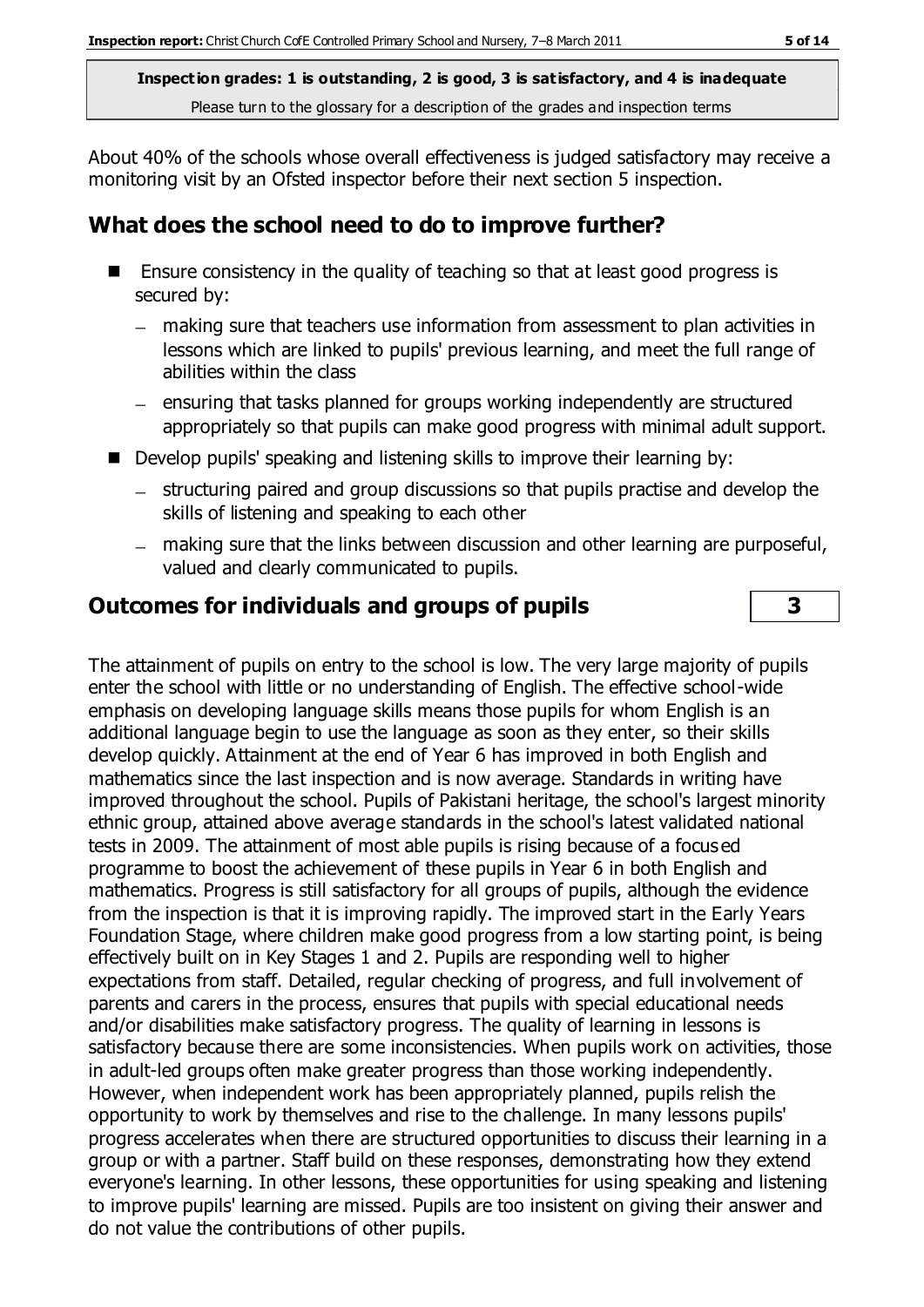In lessons and around school, pupils' behaviour is calm and orderly. They respond well to the reward system, so that incidents of poor behaviour are uncommon. Pupils understand the differences between right and wrong and are responsive to initiatives to develop a problem-solving approach to resolving differences of opinion with their peers. Pupils' understanding of other cultures is satisfactory. Their understanding of those not represented locally is limited. Pupils are keen to make contributions to their school community and take advantage of the opportunities available to them as school council members, reading representatives and peer mediators, for example. Pupils' engagement with the wider community is developing as opportunities increase. A group has worked with the community warden to improve the local environment by litter-picking, for example. Pupils understand how to keep healthy through diet and exercise. Those who participate in extra curricular sport enjoy it very much.

These are the grades for pupils' outcomes

| Pupils' achievement and the extent to which they enjoy their learning                                                     | 3 |
|---------------------------------------------------------------------------------------------------------------------------|---|
| Taking into account:<br>Pupils' attainment <sup>1</sup>                                                                   | 3 |
| The quality of pupils' learning and their progress                                                                        | 3 |
| The quality of learning for pupils with special educational needs and/or disabilities<br>and their progress               | 3 |
| The extent to which pupils feel safe                                                                                      | 2 |
| Pupils' behaviour                                                                                                         | 3 |
| The extent to which pupils adopt healthy lifestyles                                                                       | 3 |
| The extent to which pupils contribute to the school and wider community                                                   | 3 |
| The extent to which pupils develop workplace and other skills that will contribute to<br>their future economic well-being | 3 |
| Taking into account:<br>Pupils' attendance <sup>1</sup>                                                                   | 3 |
| The extent of pupils' spiritual, moral, social and cultural development                                                   | з |

<sup>1</sup> The grades for attainment and attendance are: 1 is high; 2 is above average; 3 is broadly average; and 4 is low

# **How effective is the provision?**

Teaching is satisfactory and good relationships with pupils and classrooms are managed well so that they are calm and orderly. Many lessons include practical activities and successfully promote good language and literacy skills. Teaching assistants are deployed effectively in supporting the least able pupils. Planning in lessons is frequently very detailed, promoting learning well for pupils of different abilities. For example throughout a Year 5 mathematics lesson, on recognising patterns in number, the teacher used her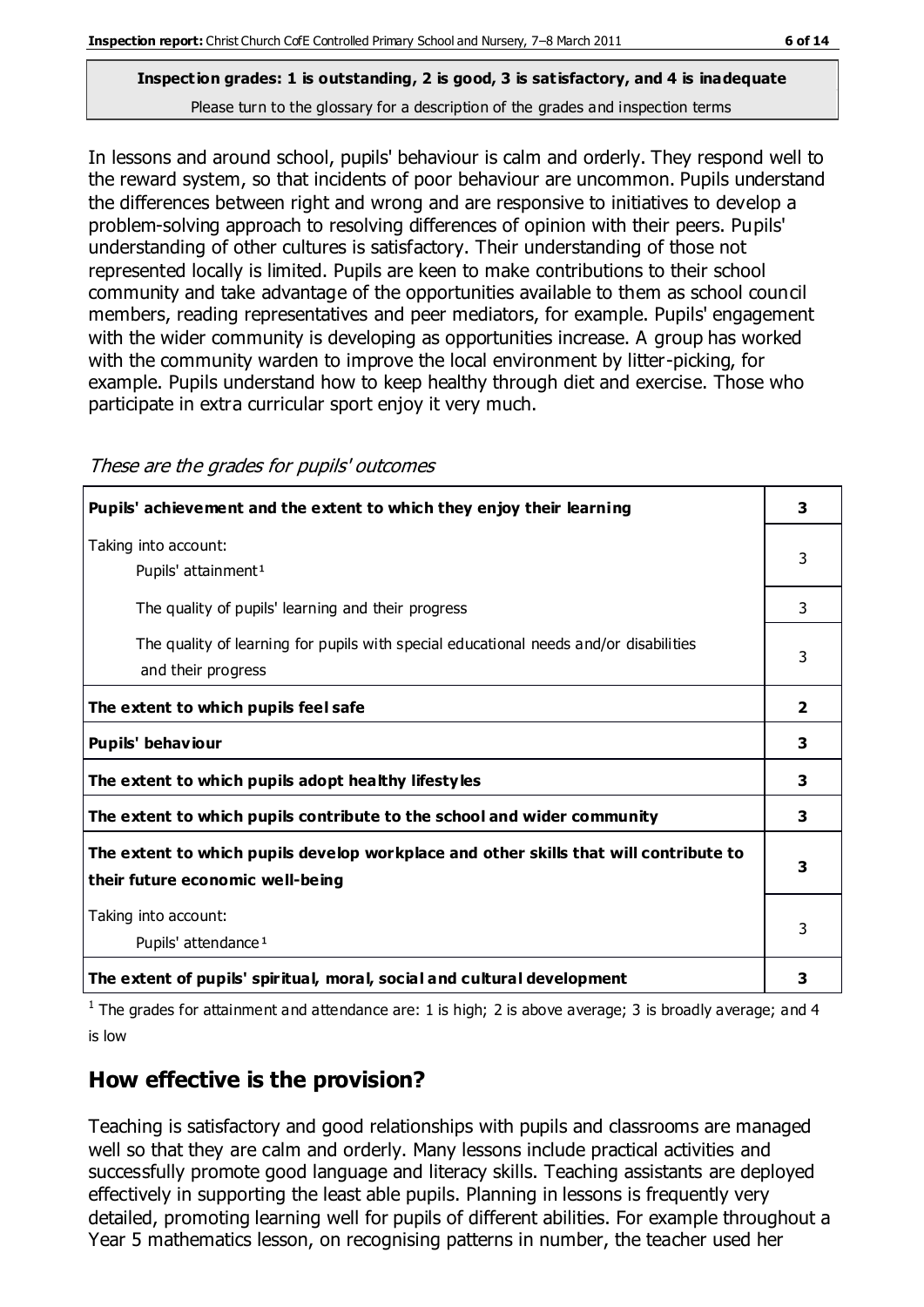knowledge from assessment of the pupils' previous work to ensure a good match between questions and activities and the range of abilities within the class. This included challenges for individual pupils. The teaching assistant was clear on her role in supporting this. As a result, the pace of learning was fast and pupils of all abilities made good progress with their learning. Although work is assessed and marked regularly the information from this is not used consistently well to adapt work to meet the range of pupils' abilities.

The curriculum has been revised recently to include opportunities to develop personal and basic skills through the study of topics. It is too early to evaluate the impact of this, but there is evidence from pupils' comments that it is contributing to their enjoyment of learning, particularly where they have been involved in deciding on the topics. A good example is Year 4's study of the local community and businesses along the high street to support the development of financial and enterprise skills whilst promoting pupils' understanding of the local community. Information and communication technology skills are developing well in all areas of the curriculum.

Pupils who are potentially vulnerable to underachievement are supported effectively through a well-planned programme of interventions. A successful system of rewards and sanctions has led to a substantial improvement in pupils' attendance. Work with families has reduced considerably the number of pupils who were frequently absent from school or who take extended holidays. Parents and carers value the quality of communication between home and school. The web-site is up to date and used well. Workshops to help parents and carers support their child's education are well received and attended. The Education Action Zone funds a breakfast club which provides a good start to the day for a small number of pupils, including a healthy breakfast.

| The quality of teaching                                                                                    | 3 |
|------------------------------------------------------------------------------------------------------------|---|
| Taking into account:<br>The use of assessment to support learning                                          | 3 |
| The extent to which the curriculum meets pupils' needs, including, where relevant,<br>through partnerships | 3 |
| The effectiveness of care, guidance and support                                                            |   |

These are the grades for the quality of provision

# **How effective are leadership and management?**

All staff and governors are involved in drawing up school improvement plans together. This contributes to a shared commitment about the future direction of the school. Rigorous monitoring activities are systematically carried out so that progress on the implementation of plans can be reviewed. This increasingly involves subject leaders who show a good understanding of the strengths and weaknesses of their particular areas and strategies to bring about improvement. There are clear systems so that leaders can track pupils' progress over time. Regular, focused meetings between class teachers and senior leaders check pupils' achievement and plan for future progress. Through this process, high expectations of achievement are being shared. Senior and subject leaders use this information well to identify underachieving groups. Action is taken to ensure that equal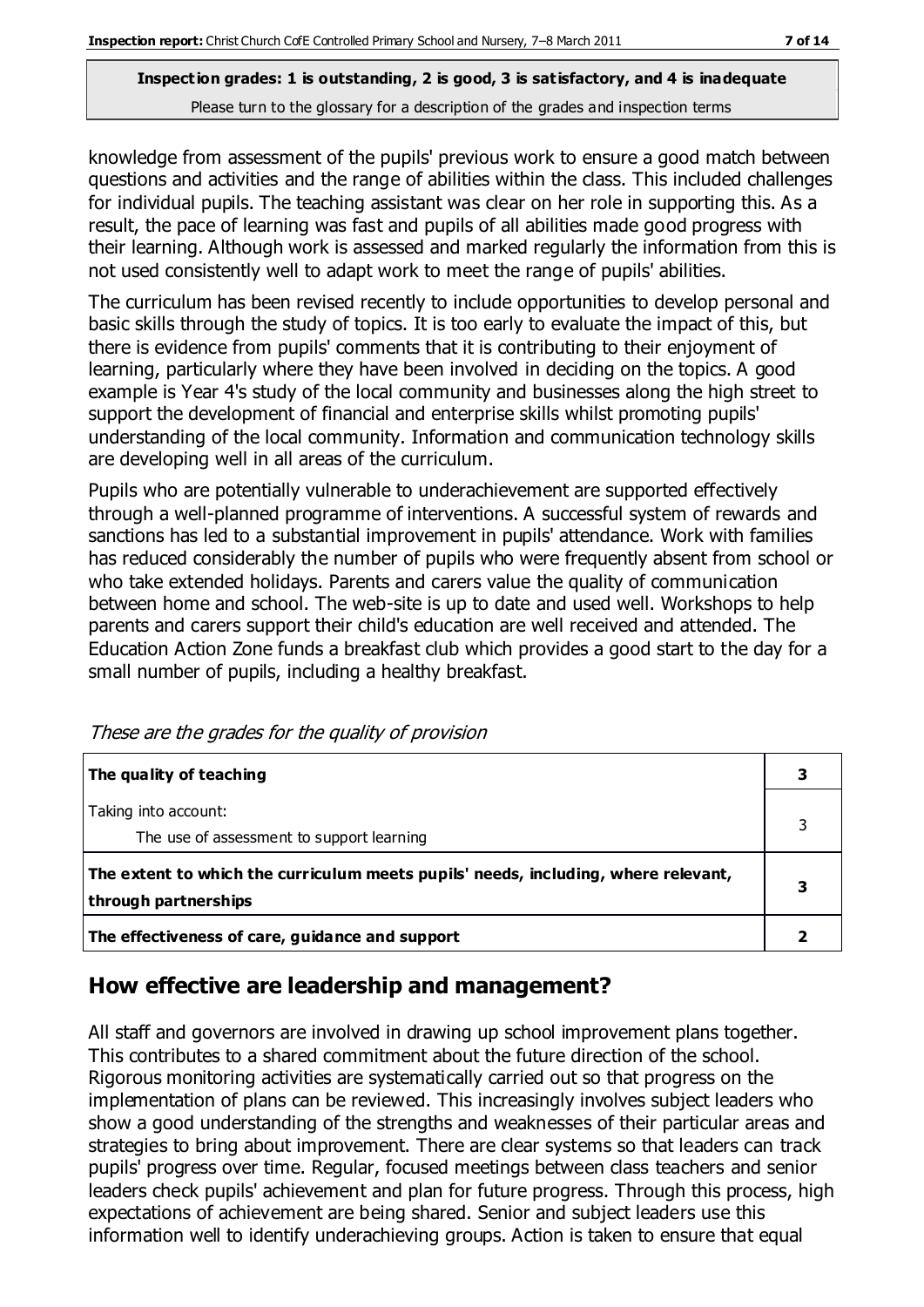opportunities are promoted and discrimination tackled. Pupils with special educational needs and/or disabilities, for example, told inspectors how they feel 'everyone's equal' and how they enjoy working on specific skills in small groups. Staff changes and the need to support teachers new to the profession continue to be a particular challenge for leaders and governors. This responsibility is well met with considerable investment of leadership time in providing a very effective programme of support and training. Newly qualified teachers are developing their skills rapidly to strengthen the quality of teaching as a result of focused coaching and many opportunities to learn from more experienced colleagues.

Members of the governing body support the school's work well, understanding the challenges it faces. A number of parent governors provide a communicative link to the local community and parents and carers. They are using appropriate training to extend their remit of skills so that they can more closely monitor pupils' performance. The effectiveness of the school's safeguarding policy and procedures is monitored closely by governors. There is much good practice, including tight systems and detailed records of action with outside agencies in developing care and support for pupils and families who are potentially vulnerable. Checks on staff and visitors are carried out regularly and efficiently. Members of the governing body and senior leaders have analysed the school's context and developed an action plan to enhance links with communities beyond the school and local area. Staff are taking this into account in their curriculum planning.

| The effectiveness of leadership and management in embedding ambition and driving<br><i>improvement</i>                                                           | $\overline{\mathbf{2}}$ |
|------------------------------------------------------------------------------------------------------------------------------------------------------------------|-------------------------|
| Taking into account:<br>The leadership and management of teaching and learning                                                                                   | 2                       |
| The effectiveness of the governing body in challenging and supporting the<br>school so that weaknesses are tackled decisively and statutory responsibilities met | 3                       |
| The effectiveness of the school's engagement with parents and carers                                                                                             | $\overline{2}$          |
| The effectiveness of partnerships in promoting learning and well-being                                                                                           | 3                       |
| The effectiveness with which the school promotes equality of opportunity and tackles<br>discrimination                                                           | 3                       |
| The effectiveness of safeguarding procedures                                                                                                                     | $\overline{2}$          |
| The effectiveness with which the school promotes community cohesion                                                                                              | 3                       |
| The effectiveness with which the school deploys resources to achieve value for money                                                                             | 3                       |

These are the grades for leadership and management

# **Early Years Foundation Stage**

'We have been very pleased with our child's progress. We are very impressed with the way the classes work together and how we are involved at the start of the day.' This comment from a parent and carer sums up the good quality of provision in the Early Years Foundation Stage. Good induction procedures ensure that children settle quickly, and good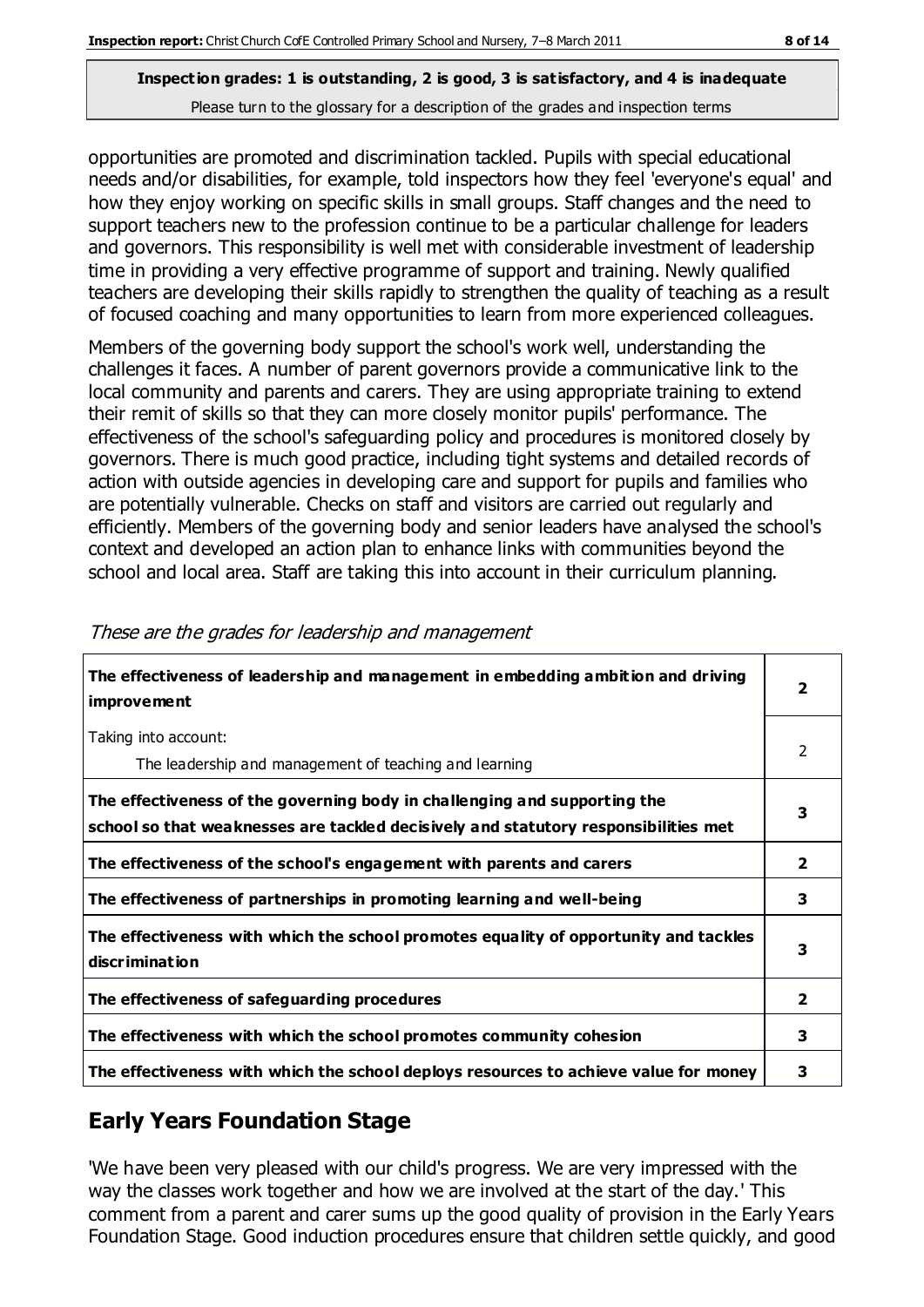partnerships are established with parents and carers. The curriculum is well-planned and well-resourced opportunities for children to explore the world around them both indoors and outside. During the inspection, Reception children were excited and motivated to engage in all aspects of learning when discovering the theft of their books from the classroom and a letter from the thief. They enjoyed the subsequent hunt and investigation which promoted good progress in communication, language and literacy. Through this kind of activity make good progress through all areas of learning. In 2010, most children moved into Year 1 with the skills expected for their age. Staff model and reinforce language well; this is particularly beneficial to those children with speech and language difficulties or are at an early stage of learning English. Children's progress is checked regularly to make sure that they are on target to meet the challenging goals set for them. Early assessments identify those children who need additional support effectively. Staff encourage children to make choices for themselves from the wide range of activities available, but encouraging greater independence is an area for further development. The leadership of the Early Years Foundation Stage is good with rigorous self evaluation driving improvements. Safeguarding is well managed and given a high priority.

These are the grades for the Early Years Foundation Stage

| Overall effectiveness of the Early Years Foundation Stage                             |  |
|---------------------------------------------------------------------------------------|--|
| Taking into account:<br>Outcomes for children in the Early Years Foundation Stage     |  |
| The quality of provision in the Early Years Foundation Stage                          |  |
| The effectiveness of leadership and management of the Early Years Foundation<br>Stage |  |

# **Views of parents and carers**

The returns of inspection questionnaires from parents and carers is higher than is usually received. The responses are overwhelmingly positive and all said they are happy with their child's experience at the school. Particularly noteworthy is that all parents and carers feel the school keeps their child safe. Very few concerns were shared with inspectors. A very minor concern was about inconsistency in the setting of home reading books and communication through the home diaries at Key Stage 2. This concern was shared with the headteacher who agreed to review how this is done.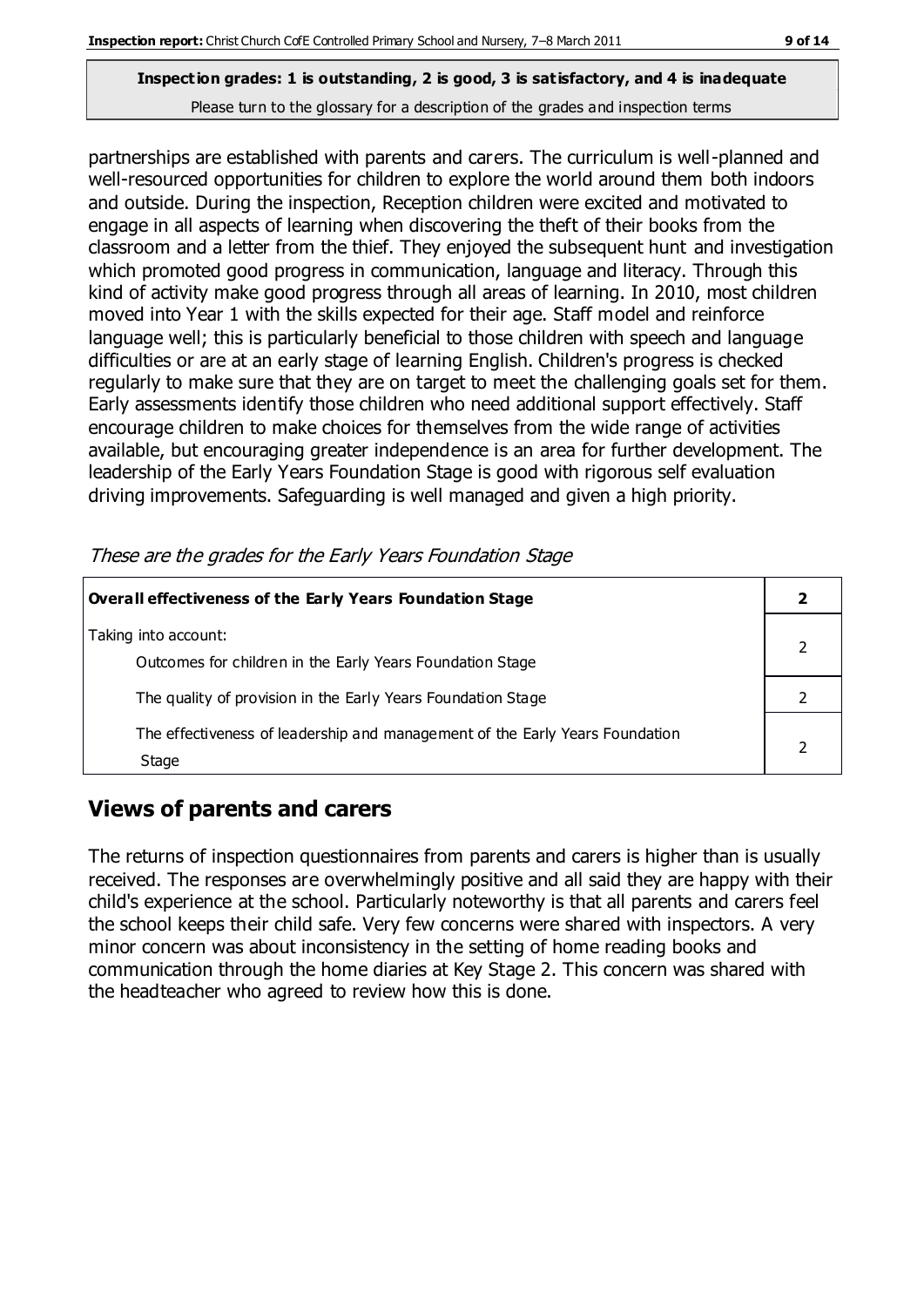#### **Responses from parents and carers to Ofsted's questionnaire**

Ofsted invited all the registered parents and carers of pupils registered at Christ Church CofE Controlled Primary School and Nursery to complete a questionnaire about their views of the school.

In the questionnaire, parents and carers were asked to record how strongly they agreed with 13 statements about the school. The inspection team received 106 completed questionnaires by the end of the on-site inspection. In total, there are 224 pupils registered at the school.

| <b>Statements</b>                                                                                                                                                                                                                                       | <b>Strongly</b><br>agree |               | <b>Agree</b> |               | <b>Disagree</b> |                | <b>Strongly</b><br>disagree |               |
|---------------------------------------------------------------------------------------------------------------------------------------------------------------------------------------------------------------------------------------------------------|--------------------------|---------------|--------------|---------------|-----------------|----------------|-----------------------------|---------------|
|                                                                                                                                                                                                                                                         | <b>Total</b>             | $\frac{0}{0}$ | <b>Total</b> | $\frac{0}{0}$ | <b>Total</b>    | $\frac{0}{0}$  | <b>Total</b>                | $\frac{0}{0}$ |
| My child enjoys school                                                                                                                                                                                                                                  | 80                       | 75            | 26           | 25            | 0               | $\mathbf 0$    | 0                           | $\mathbf 0$   |
| The school keeps my child<br>safe                                                                                                                                                                                                                       | 76                       | 72            | 30           | 28            | 0               | $\mathbf 0$    | 0                           | $\pmb{0}$     |
| My school informs me about<br>my child's progress                                                                                                                                                                                                       | 69                       | 65            | 34           | 32            | $\overline{2}$  | $\overline{2}$ | $\mathbf 0$                 | $\mathbf 0$   |
| My child is making enough<br>progress at this school                                                                                                                                                                                                    | 65                       | 61            | 35           | 33            | $\mathbf{1}$    | 1              | $\mathbf 0$                 | $\mathbf 0$   |
| The teaching is good at this<br>school                                                                                                                                                                                                                  | 70                       | 66            | 34           | 32            | 0               | 0              | 0                           | 0             |
| The school helps me to<br>support my child's learning                                                                                                                                                                                                   | 65                       | 61            | 40           | 38            | $\mathbf{1}$    | 1              | 0                           | $\mathbf 0$   |
| The school helps my child to<br>have a healthy lifestyle                                                                                                                                                                                                | 59                       | 56            | 44           | 42            | $\mathbf{1}$    | 1              | 0                           | $\pmb{0}$     |
| The school makes sure that<br>my child is well prepared for<br>the future (for example<br>changing year group,<br>changing school, and for<br>children who are finishing<br>school, entering further or<br>higher education, or entering<br>employment) | 52                       | 49            | 48           | 45            | $\overline{2}$  | 2              | $\mathbf 0$                 | $\mathbf 0$   |
| The school meets my child's<br>particular needs                                                                                                                                                                                                         | 56                       | 53            | 48           | 45            | $\overline{2}$  | $\overline{2}$ | $\mathbf 0$                 | $\mathbf 0$   |
| The school deals effectively<br>with unacceptable behaviour                                                                                                                                                                                             | 56                       | 53            | 46           | 43            | 1               | 1              | 0                           | 0             |
| The school takes account of<br>my suggestions and concerns                                                                                                                                                                                              | 62                       | 58            | 40           | 38            | $\overline{2}$  | $\overline{2}$ | 1                           | 1             |
| The school is led and<br>managed effectively                                                                                                                                                                                                            | 56                       | 53            | 46           | 43            | $\overline{2}$  | $\overline{2}$ | $\mathbf 0$                 | $\mathbf 0$   |
| Overall, I am happy with my<br>child's experience at this<br>school                                                                                                                                                                                     | 67                       | 63            | 38           | 36            | $\pmb{0}$       | $\pmb{0}$      | $\mathbf 0$                 | $\pmb{0}$     |

The table above summarises the responses that parents and carers made to each statement. The percentages indicate the proportion of parents and carers giving that response out of the total number of completed questionnaires. Where one or more parents and carers chose not to answer a particular question, the percentages will not add up to 100%.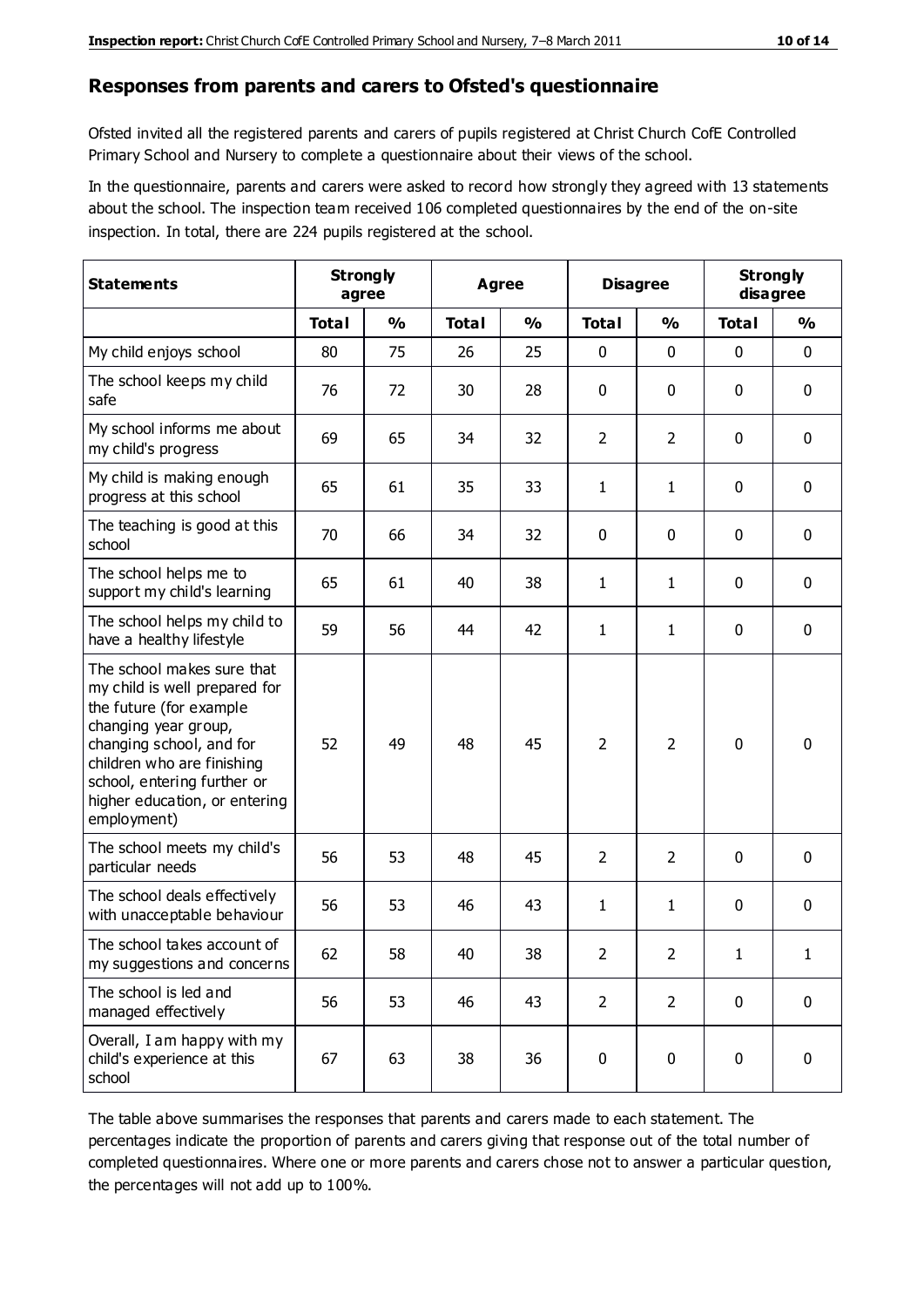# **Glossary**

| Grade   | <b>Judgement</b> | <b>Description</b>                                                                                                                                                                                                            |
|---------|------------------|-------------------------------------------------------------------------------------------------------------------------------------------------------------------------------------------------------------------------------|
| Grade 1 | Outstanding      | These features are highly effective. An outstanding school<br>provides exceptionally well for all its pupils' needs.                                                                                                          |
| Grade 2 | Good             | These are very positive features of a school. A school that<br>is good is serving its pupils well.                                                                                                                            |
| Grade 3 | Satisfactory     | These features are of reasonable quality. A satisfactory<br>school is providing adequately for its pupils.                                                                                                                    |
| Grade 4 | Inadequate       | These features are not of an acceptable standard. An<br>inadequate school needs to make significant improvement<br>in order to meet the needs of its pupils. Ofsted inspectors<br>will make further visits until it improves. |

#### **What inspection judgements mean**

#### **Overall effectiveness of schools**

|                       | Overall effectiveness judgement (percentage of schools) |      |                     |                   |
|-----------------------|---------------------------------------------------------|------|---------------------|-------------------|
| <b>Type of school</b> | <b>Outstanding</b>                                      | Good | <b>Satisfactory</b> | <b>Inadequate</b> |
| Nursery schools       | 59                                                      | 35   | 3                   | 3                 |
| Primary schools       | 9                                                       | 44   | 39                  | 7                 |
| Secondary schools     | 13                                                      | 36   | 41                  | 11                |
| Sixth forms           | 15                                                      | 39   | 43                  | 3                 |
| Special schools       | 35                                                      | 43   | 17                  | 5                 |
| Pupil referral units  | 21                                                      | 42   | 29                  | 9                 |
| All schools           | 13                                                      | 43   | 37                  | 8                 |

New school inspection arrangements were introduced on 1 September 2009. This means that inspectors now make some additional judgements that were not made previously.

The data in the table above are for the period 1 September 2009 to 31 August 2010 and are consistent with the latest published official statistics about maintained school inspection outcomes (see **[www.ofsted.gov.uk](http://www.ofsted.gov.uk/)**).

The sample of schools inspected during 2009/10 was not representative of all schools nationally, as weaker schools are inspected more frequently than good or outstanding schools.

Percentages are rounded and do not always add exactly to 100.

Sixth form figures reflect the judgements made for the overall effectiveness of the sixth form in secondary schools, special schools and pupil referral units.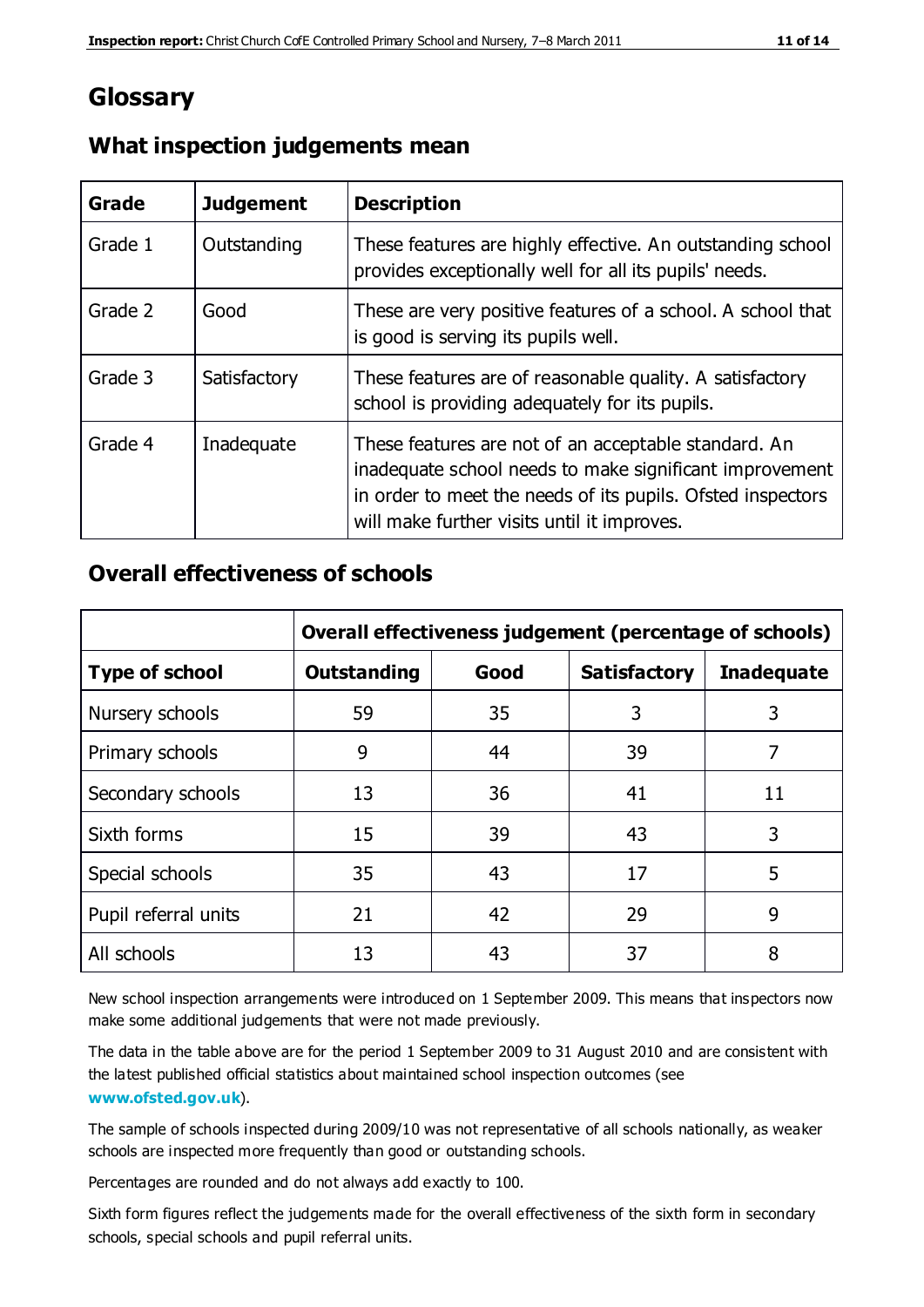# **Common terminology used by inspectors**

| Achievement:               | the progress and success of a pupil in their learning,<br>development or training.                                                                                                                                                          |
|----------------------------|---------------------------------------------------------------------------------------------------------------------------------------------------------------------------------------------------------------------------------------------|
| Attainment:                | the standard of the pupils' work shown by test and<br>examination results and in lessons.                                                                                                                                                   |
| Capacity to improve:       | the proven ability of the school to continue<br>improving. Inspectors base this judgement on what<br>the school has accomplished so far and on the quality<br>of its systems to maintain improvement.                                       |
| Leadership and management: | the contribution of all the staff with responsibilities,<br>not just the headteacher, to identifying priorities,<br>directing and motivating staff and running the school.                                                                  |
| Learning:                  | how well pupils acquire knowledge, develop their<br>understanding, learn and practise skills and are<br>developing their competence as learners.                                                                                            |
| Overall effectiveness:     | inspectors form a judgement on a school's overall<br>effectiveness based on the findings from their<br>inspection of the school. The following judgements,<br>in particular, influence what the overall effectiveness<br>judgement will be. |
|                            | The school's capacity for sustained<br>improvement.                                                                                                                                                                                         |
|                            | Outcomes for individuals and groups of pupils.                                                                                                                                                                                              |
|                            | The quality of teaching.                                                                                                                                                                                                                    |
|                            | The extent to which the curriculum meets<br>pupils' needs, including, where relevant,<br>through partnerships.                                                                                                                              |
|                            | The effectiveness of care, guidance and<br>support.                                                                                                                                                                                         |
| Progress:                  | the rate at which pupils are learning in lessons and<br>over longer periods of time. It is often measured by<br>comparing the pupils' attainment at the end of a key                                                                        |

stage with their attainment when they started.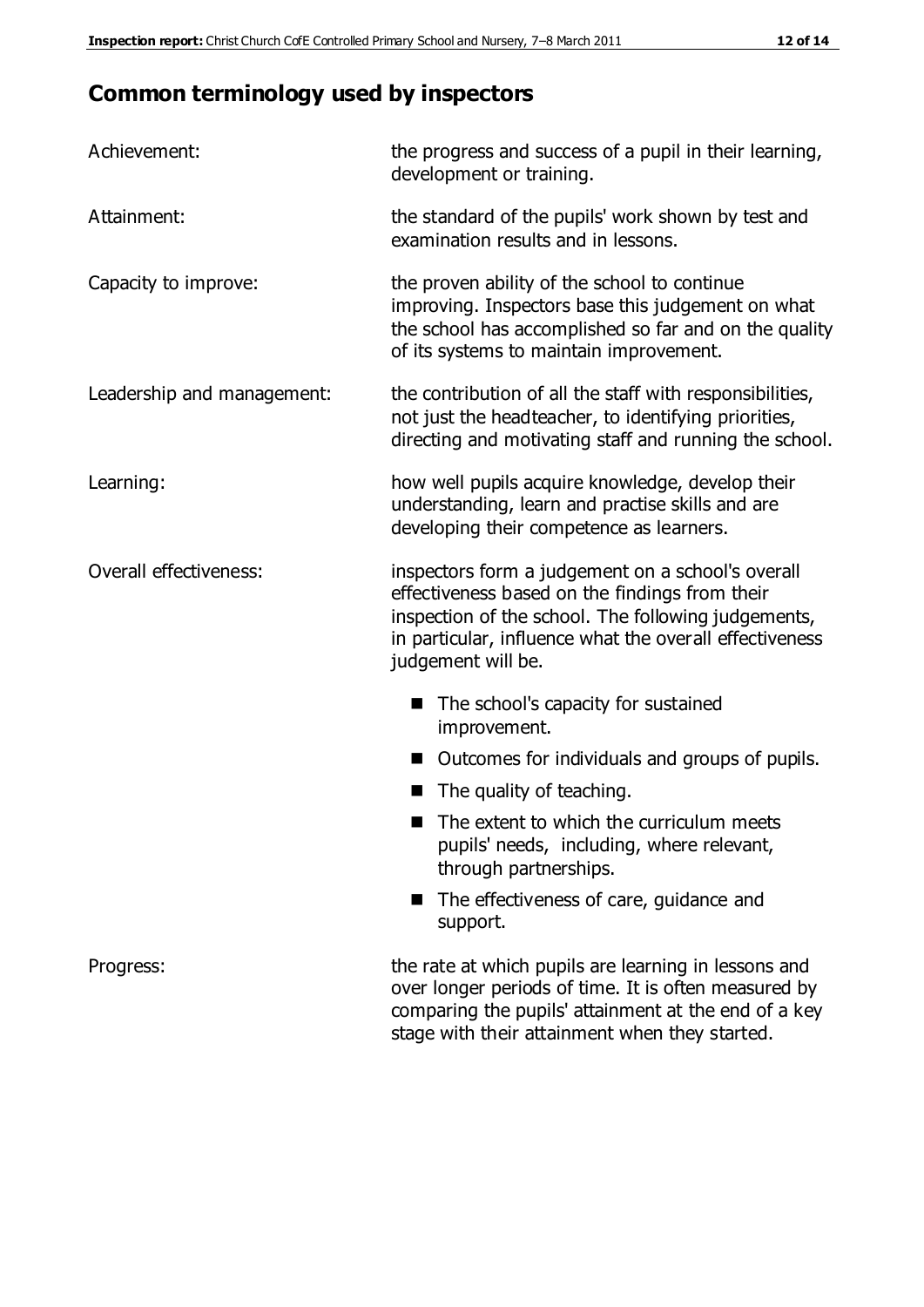#### **This letter is provided for the school, parents and carers to share with their children. It describes Ofsted's main findings from the inspection of their school.**

#### Dear Pupils

9 March 2011

#### **Inspection of Christ Church CofE Controlled Primary School and Nursery, Birmingham, B11 1LF**

Thank you for giving us such a warm welcome on our recent visit, and for sharing your views about the school in discussions and through questionnaires. These have been very helpful. Now I would like to share with you what we have found out.

Your school provides you with a satisfactory standard of education and it is improving rapidly.

You make satisfactory progress in your work and reach average standards in English and mathematics by the time you leave Year 6. Your attainment in both these areas has improved.

You enjoy lessons, particularly when you are active, using computers or making things.

You have a good understanding of how to keep safe. You showed us how much you know about keeping safe on the internet.

You have a good understanding of your own religion and that of others in school. You clearly enjoy being part of a diverse school community.

The governing body, your headteacher and her staff care for you very well. This helps to make you feel safe when you are in school.

We have asked the school to do two things to make it even better:

- $\blacksquare$  to make sure that activities match your ability so that you are challenged in your work and also able to work independently from time to time without adult support
- $\blacksquare$  to help you to practise speaking and listening to each other so that the sharing of views and ideas makes more of a contribution to your learning.

We hope that you will do your best to help your headteacher and her staff to put these plans in place by working hard and always doing your best.

Yours sincerely

Ruth Westbrook Lead Inspector